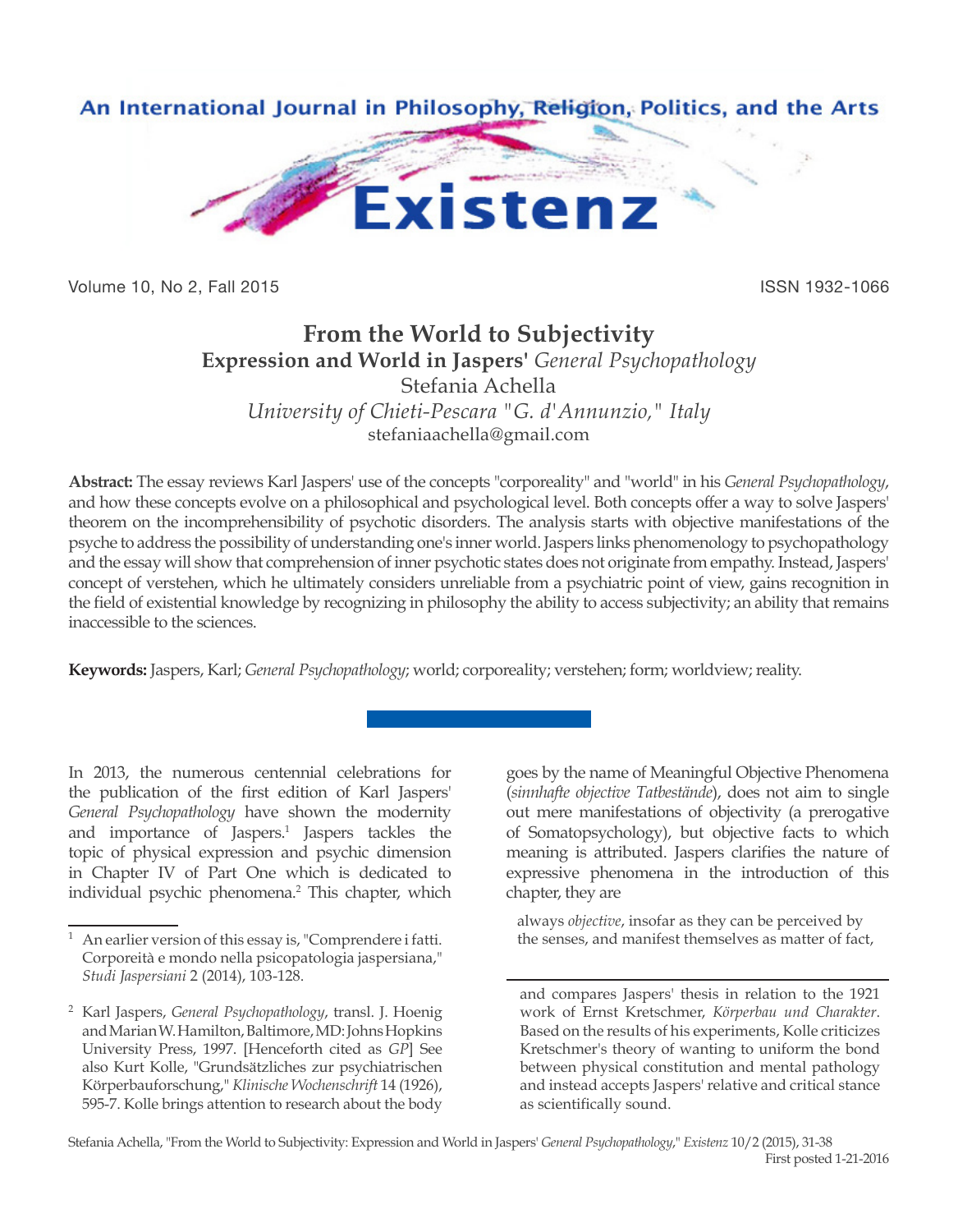which can be photographed or recorded. On the other hand, they are always *subjective* since actual perception of them does not make them expressive; this comes only when there has been understanding of their meaning [*Sinn*] and importance [*Bedeutung*]. [*GP* 254]

Thus, these facts refer to a type of evidence that is neither objective, nor quantitative, nor empathic. Instead, they are based on the instant comprehension that evokes our ability to perceive form; shapes that are not only determined by a subjective element, but acquire meaning when put in an intersubjective context. In this case, we are faced with a deduction via analogy; "we do not see ourselves in the other person but the other person or his meaning as existing in their own right" (*GP* 254). In order to understand these forms, from which the inner life of the patient shows through, the psychopathologist must therefore entrust himself to an innate sensitivity towards forms that each of us feels to possess upon seeing a gesture, a posture of the body or a characteristic of the written word, irrespective of our education. Jaspers continues, that we make use of a universal symbolism (*universale Symbolik*), "we are seeing quite directly everyone's person and movements of adaptation, not as mere mathematical quantities nor as sensory qualities, but as something living, carriers of mood and significance" (*GP* 255). We are therefore presented with an equally intuitive and immediate nonempathic understanding which stimulates our capacity to perceive ourselves as subjectivity manifested into this world. A form of understanding which can be defined as "quasi-transcendental." Unfortunately, Jaspers does not elaborate this form of understanding any further because he considers it to be scientifically unreliable from a methodological point of view. Nonetheless, we will see that Jaspers does not abandon this form of understanding entirely, casting it into philosophical space.

## **Forms and World**

In the 1913 edition of *Allgemeine Psychopathologie* there is no specific discourse of the Meaningful Objective Phenomena; they are absorbed into the section dedicated to Objective Psychopathology,<sup>3</sup> in other words, such phenomena are not within the sphere of inner being. The bibliographical references do not demonstrate any particular interest on behalf of Jaspers

for research carried out on this subject. Most of his attention is directed toward graphology, as attested by specialized magazine publications like *Graphologische*  Monatshefte,<sup>4</sup> and studies by Ludwig Klages.<sup>5</sup>

In the 1946 edition of *GP*, the scenery has changed. Jaspers accosts the section on Meaningful Objective Phenomena to phenomenology, in the part pertaining to inner psychic life, shifting the angle of the observation. "We have a psychological need [*Drang*] to give things *objectivity and meaning*" (*GP* 252). They are neither an insignificant exterior manifestation, nor the result of a voluntary and rational expressions, a telltale sign of a consciousness dimension; they represent the halfway point, manifested by psychic nature and frame of mind. Moreover, Jaspers adds some introductory pages to the 1946 edition that explain the importance of this area of research, and the necessity of circumscribing an *ad hoc* observation and comprehension method for the latter. In this case, it must be founded on "an inward appropriation" of contents (*GP* 251). The increase in interest can be seen by the considerable increase in bibliographical references. Over the years, Jaspers had gone more in-depth on the topic, having clearly recognized its importance.

This part is articulated in three levels: (i) Levels of form, i.e, levels of vital plenitude manifested in expressions (expression psychology); (ii) The form of the world, its configuration or *Gestalt*, relative to the way in which an individual lives (world view psychology / *Weltpsychologie*); (iii) The *total consciousness of a single mind*, dealing with forms of mind objectification and its understanding; therefore, the way in which "the individual *objectifies this content* for himself in speech, productive work and ideas which form a world of the mind" (*GP* 251).

Since we are dealing with form, the first methodological point that needs clarification is the distinction between meaningful and non-meaningful forms. In other words: "which phenomena are expressions of real psychic life, which are merely conditioned by change somatic events? And which are only an expression in the sense that a branch has a form, the cloud has a shape, and water has a flow"

<sup>3</sup> Karl Jaspers, *Allgemeine Psychopathologie. Ein Leitfaden für Studierende, Ärzte und Psychologen*, Heidelberg: Springer 1913, 132-144.

<sup>4</sup> The journal was produced by Deutsche Graphologische Gesellschaft, first published in 1897 and discontinued in 1908 with the publication of volume XII.

<sup>5</sup> See Ludwig Klages, *Die Probleme der Graphologie. Entwurf einer Psychodiagnostik*, Leipzig: Johann Barth, 1910.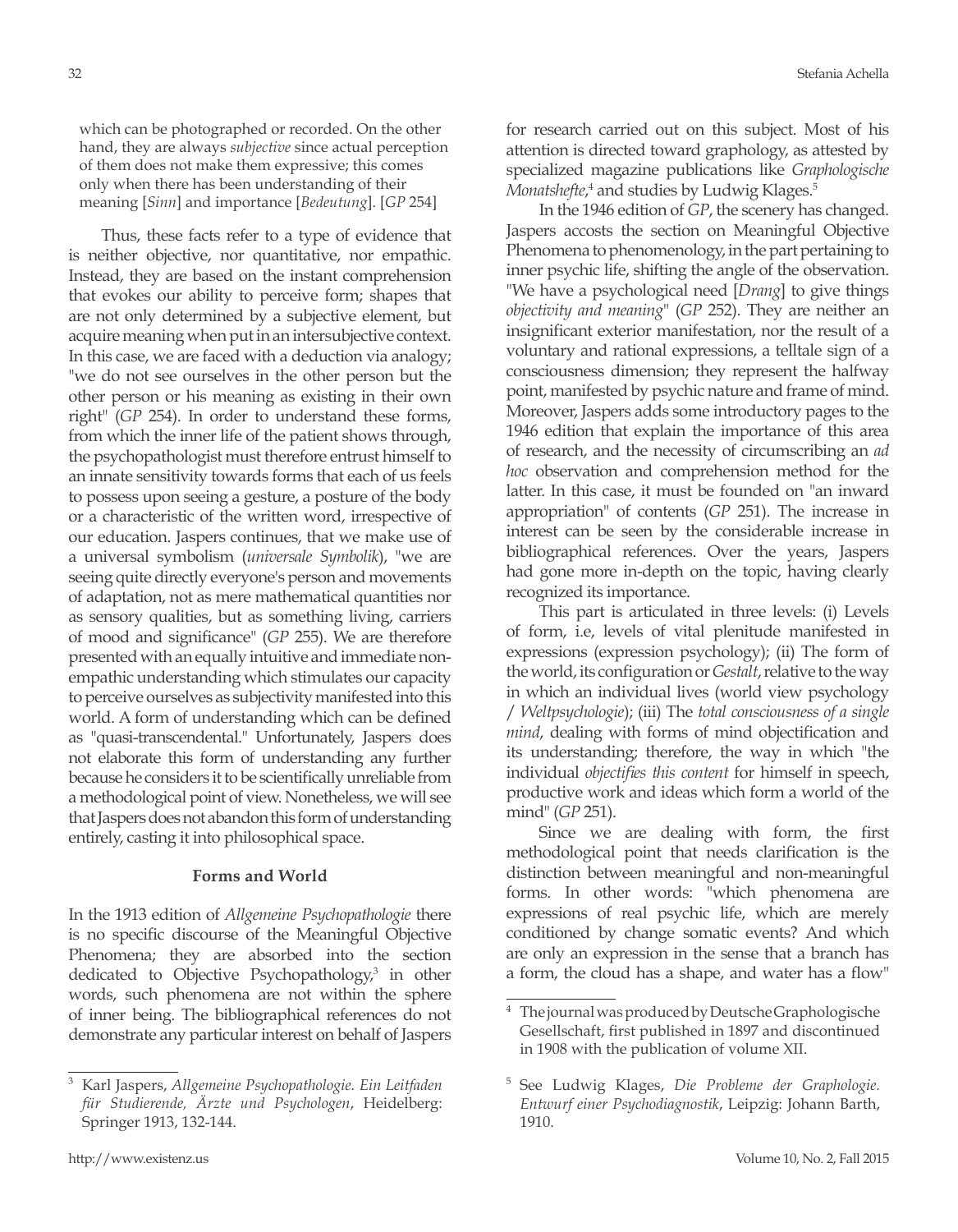(*GP* 256)? A principle must be found which allows us to distinguish the objective facts that express a spiritual dimension, "the soul of things," from those which are merely objective.

To Jaspers, we are clearly in the realm of spiritual science. In fact, he is not interested in drawing a connection between corporal phenomena and the psychic (fear and pupil dilation), but rather carrying out an act of comprehension by examining the expression of the psyche through a corporal fact (the cheerfulness of a smile).

#### **The Soul of Forms**

In order to reach a scientifically reliable awareness of these phenomena, Jaspers firstly discerns from content, namely the identification of form "of all the confusion of the phenomena" (*GP* 255). But how to interpret the shapes one they have been identified? Here Jaspers will already begin to consider the issue of dualism: on one side, we can follow the path of mathematization, reducing the forms to rational and quantitative calculations; alternatively, the other side deals with staying close to the real forms, along the lines of Goethean morphology. "Morphology,"6 Jaspers

explains, "is not deductive but tries to lead us towards a pure apperception through a process of dynamic and structured seeing" (*GP* 255). The genesis of forms and their infinite transformations can be observed, but without the presumption of grasping their essence because they have the characteristic of the infinite, so "they are shapes that live," nature must therefore be preserved. Jaspers continues, "What we see in this way, is the totality of basic characteristics belonging to the spatial phenomena of our environment" (*GP* 256). This clear vision is connected to a feeling, so that the sense and meaning of shapes is their soul, and something is manifested internally.

How can we perceive the mental force that pervades it? In this case we are also presented with a dichotomy: "Either we mistranslate this quality into a rational meaning," the *signatura rerum*, which Jaspers considers the path that leads to superstition and illusory knowledge, or "we can stay close to the '*soul of things*.'… No interpretations are made but we open our senses to living experience, to the perception of the inward element in things" (*GP* 256). This is the physiognomic vision that does not know but sees.

This vision of the inward life of things…forms the substance of our union with the world. This union may be of unlimited depth; it comes as a gift with every step we take and cannot be methodically developed; it remains bound up with everything that reveals itself to a receptive attitude and an unfeigned preparedness to accept. [It is therefore] embedded in superstition and delusion. [*GP* 256]

This uneven ground is the backdrop, Jaspers concludes, to the understanding of expression; albeit not a mythical-natural comprehension. "Psychic expression as we understand it in men is something *empirically real*" (*GP* 256), there is always the risk of it fooling us.

The knowledge of physiognomy can contribute to understanding, but its limit is the absence of the principles that make up the link between soul and body in a methodologically stable way. Its search for causes yields only deductions via analogy: impressions based on the immediate. However, at the same time one cannot neglect that

from an early age the physical frame plays a part in shaping a person's self-awareness and general behaviour. All trough one's life, what one feels about oneself and one's appearance is continually being

strength is produced; the latter is already a potential element of the initial phases of the formation process.

<sup>6</sup> Goethe himself gives a definition of his idea of form (*Gestalt*): "The Germans have a word for the complex of existence presented by a physical organism: *Gestalt* [structured form]. With this expression they exclude what is changeable and assume that an interrelated whole is identified, defined, and fixed in character. But if we look at all these *Gestalten*, especially the organic ones, we will discover that nothing in them is permanent, nothing is at rest or defined—everything is in a flux of continual motion. This is why German frequently and fittingly makes use of the word *Bildung* [formation] to describe the end product and what is in process of production as well. Thus in setting forth a morphology we should not speak of *Gestalt*, or if we use the term we should at least do so only in reference to the idea, the concept, or to an empirical element held fast for a mere moment of time. When something has acquired a form it metamorphoses immediately to a new one. If we wish to arrive at some living perception of nature we ourselves must remain as quick and flexible as nature and follow the example she gives." Johann Wolfgang von Goethe, "The Purpose Set Forth (From *On Morphology*)," in *Scientific Studies*, ed. and transl. by Douglas Miller, New York: Suhrkamp Publishers 1988, pp. 63-4. Form, rather than being a stable element, indicates a continuous transformation by virtue of a metamorphic ability in which an inner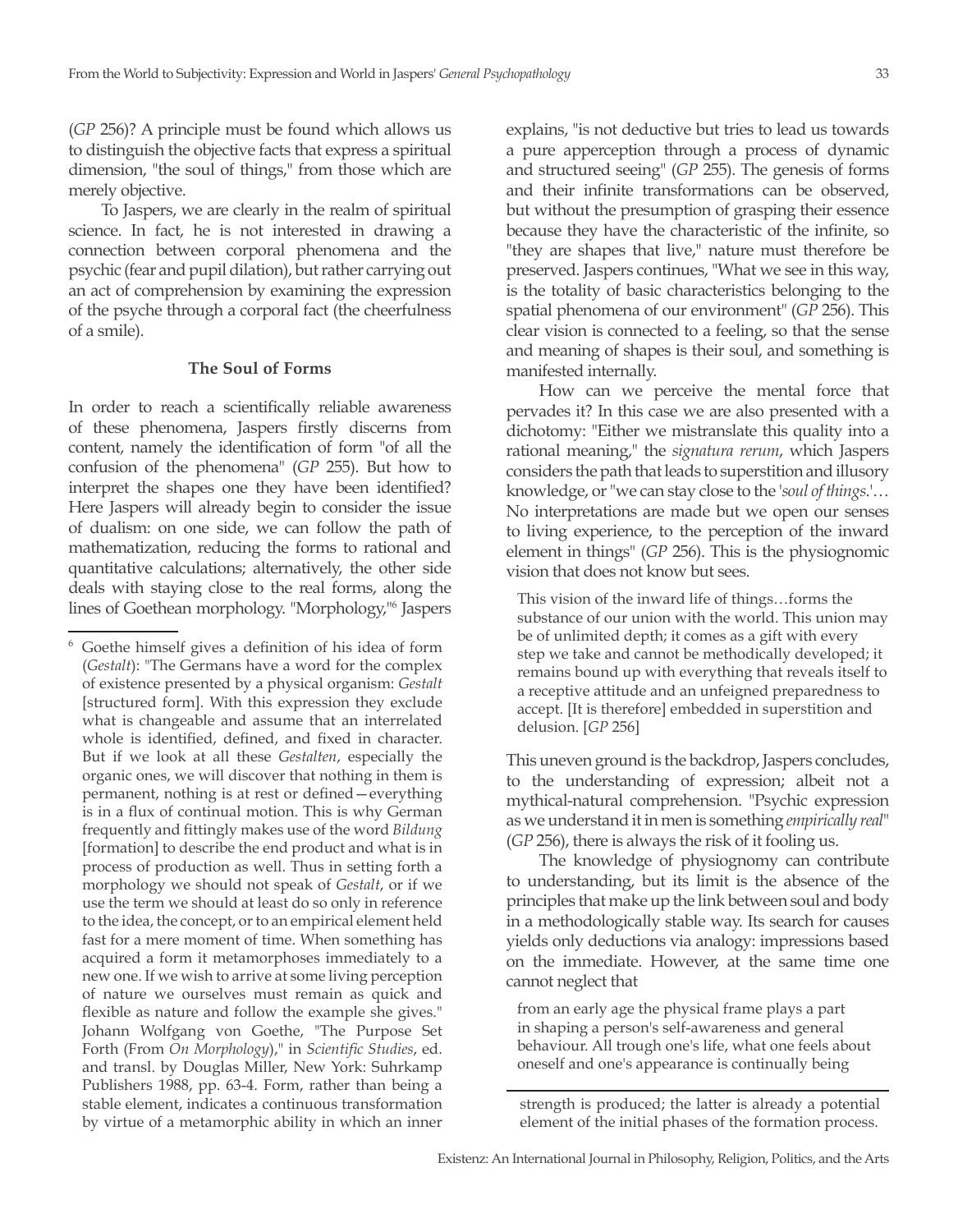supplemented by such items as whether one is small or tall, strong or weak or sickly, whether one is in any sense beautiful or ugly, even though originally this had nothing to do with one's psyche. The individual models himself according to his body and with its help and in its company there is psychic growth, so that body-form and psychic life become reciprocal even if at first they were apart. [*GP* 259]

Jaspers means to say that the physiological method, stunted often by erroneous stereotypes and causing the loss of form on one hand and content on the other, is nonetheless based on an aspect which is significant to us: our sense of form, our ability to react to form, even though we cannot assign a demonstrative empirical implementation to the ensuing figures. "They create for us rather an 'atmosphere' without which we would be the poorer when we come to study our psychiatric realities" (*GP* 265).

#### **Psychology of Worldviews**

After having faced the first level of objectification, the level found in expressive psychology, Jaspers moves on to the more refined, but also more controversial, analysis of man that "lives in his own world," where the soul is manifested in conscious forms of behavior, in community activities, etc. In the 1913 edition of *Allgemeine Psychopathologie*, this section exists but it is not classified as world view psychology; the title contains only a reference to the different attitudes that the subject can adopt with respect to the world: behavior, actions, life conduct. Conversely, this section of the 1946 edition was so well-structured that Jaspers, in order to define its field of interest, quotes a long passage from Goethe's supplementary notes to the second fragment of Johann C. Lavater's *Physiognomische Fragmente*, dedicated to "Physiognomy in general."7 It deals with Goethe's reference to a vaster physiognomy that incorporates the external expressions of interiority, like a science that knows the inner through the external. In the previous pages, Jaspers had criticized the attempt made by physiognomy to use the external as a starting point for grasping the internal; now, by applying this formula to a much broader physiognomy (a worldviewpsychology), the perspective changes. The question

now arises: what must be understood as external? But also, as Lavater wanted, unconscious gestures, the nude figure that indicates the inner strength of man, in addition to his social status, his habits, all that he possesses, his clothes, everything modifies him, everything hides him. Once again, it is obvious that no solid theory can be formulated, even though

we need not despair…he is not only affected by all that envelops him; he too takes effect on all this and so on himself and, as he is modified, so he modifies all that is around him. Clothes and furniture help us to deduce a man's character. Nature forms man, man naturally transforms himself. Set in the vast universe, he builds his own small world within it, makes his own fences and walls, and furnishes everything after his own image.<sup>8</sup>

For Jaspers, similarly to the Goethian interpretation of the environment as an extension of the inner dimension of subjectivity, the world surrounding the subject is not only its own expression, but also its reason for existence. Indeed, this very "organic, comprehensive view of human beings and of the way in which they behave in their own world" (*GP* 275) constitutes the background from which to initiate and carry out specific analyses.9 The method is therefore to understand the personal formative environment, life conduct and action; the sum of these details can give rise to a definition and comprehension of the patient's world, namely, "a conception of what he actually experiences as his reality" (*GP* 275).

In the 1913 edition of *Allgemeine Psychopathologie*  these considerations are summarily articulated. The whole chapter has the more general objective of amplifying the comprehension of expressive manifestations that were misconceived up to then, i.e. to find a way to access a vision of the soul. The 1946 edition has a different approach. The amount of space dedicated to this topic has tripled and an entirely new part has been introduced: the ability of man to transform his world, taking action thereto.<sup>10</sup>

<sup>7</sup> Johann Caspar Lavater, *Physiognomische Fragmente zur Beförderung der Menschenkenntnis und Menschenliebe*, Vol. IV, Leipzig and Winterthur: Weidmanns Erben & Reich and Heinrich Steiner & Compagnie 1775-1778, here Vol. I (1775), p. 15.

<sup>8</sup> Cited in *GP* 275. Eduard von der Hellen, *Goethes Anteil an Lavaters Physiognomischen Fragmente*, Frankfurt am Main: Rütten & Loening 1888, p. 33.

<sup>&</sup>lt;sup>9</sup> On the relationship between background and figure see Edgar Rubin, *Visuell wahrgenommene Figuren*, Copenhagen: Gyldendals, 1921. Despite not being quoted by Jaspers, this is a coeval work.

<sup>&</sup>lt;sup>10</sup> The interest in the action and retroaction between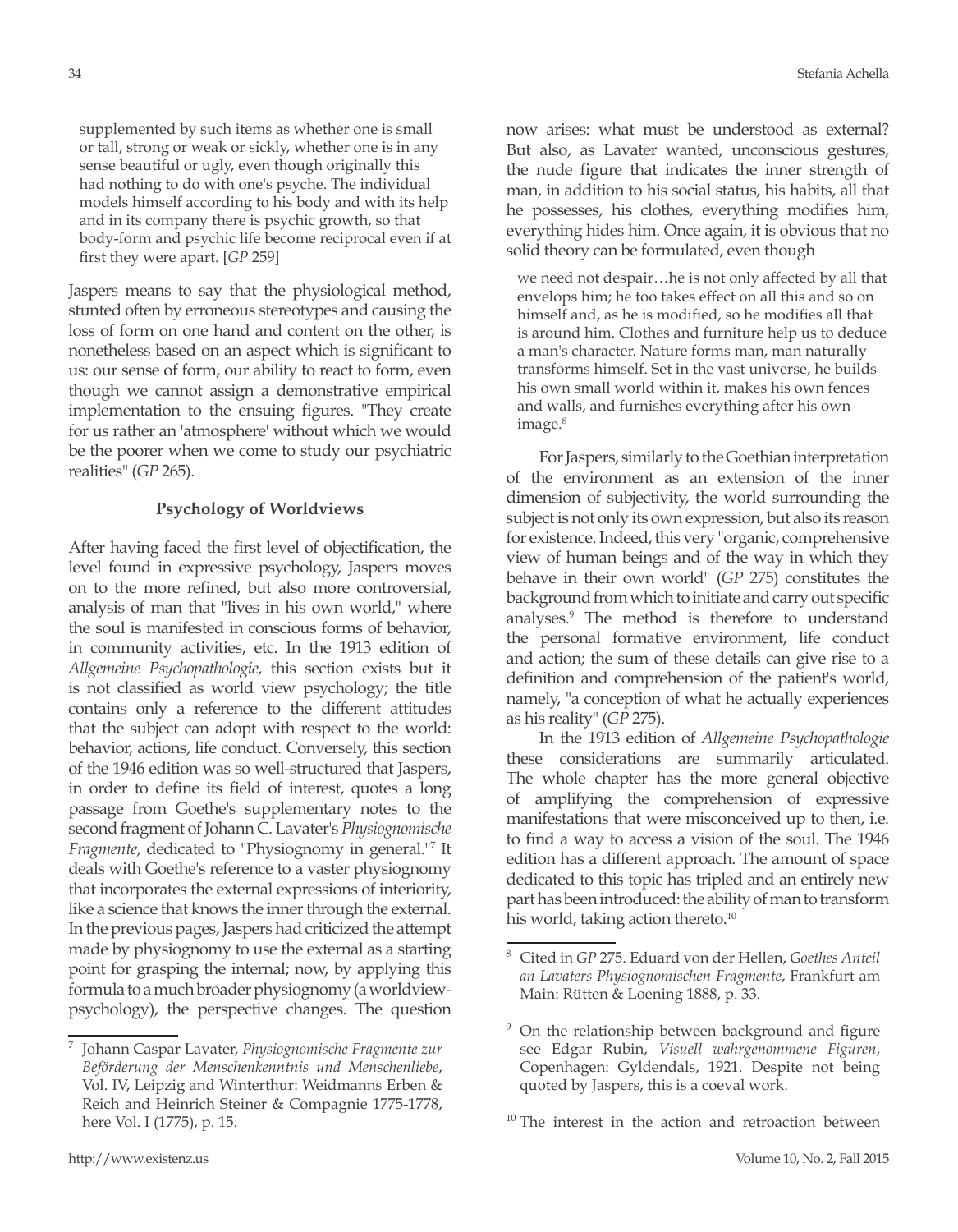This change in *GP* is not only to be interpreted as an extension of the field of analysis, but rather as a transformation of the entire consideration of subjectivity in general -thus, also the abnormal. The task now becomes recognizing the importance of relationship between world and subjectivity structure. Jaspers considers the presence of reality similar to the effect we feel of a collision, modifying us, where we will, in turn, act as modifier, and act by modifying it. It is the "hardness of reality" (*das Harte des Realen*) that points toward a "leap into existential philosophy and the authentic dimension of being, self and liberty", $11$ this element is not yet found in the first editions of the psychopathology vision or in the *Psychology of Worldviews*. But is this change of perspective the premise to an epistemological turn?

It is possible to state that the approach to the philosophy of existence seems to determine a higher recognition of objectivity and its resistance to the subject; this would also separate Jaspers from a theoretical perspective (in line with the accusation made by Heidegger to the *Psychology of Worldviews12*) and recognize the praxis dimension as a founding element of subjectivity. In fact, Jaspers clarifies this point in the 1946 edition by introducing the paragraph

<sup>11</sup> Kurt Salamun, *Karl Jaspers*, Würzburg: Königshausen & Neumann 2006, p. 101.

on the transformation of the world, making use of the Goethean definition nearly word for word: "Every creature and hence every man lives in *a world which surrounds him* (*Umwelt*), that is, the world which the subject apperceives and makes his own, which becomes active in him and on which, he in his turn, acts" (*GP* 280).

In my opinion, it is clear that this is the point where this wider physiognomy exits the plane of psychopathology and heads towards the philosophical. In fact, given that no scientifically reliable knowledge is recognized, it will not lead us to the understanding of the patient's subjectivity but, rather, might be a way to approximate a theory of existence. At this point, the questions change, namely to understand whether the abnormal world is the result of a pathology or simply one of the possible worlds, beyond healthy and ill; whether abnormal is only the way in which sick subjects can inhabit it; and whether Jaspers also considers the clash with the world a constituent element of subjectivity?

Jaspers then adds that "the objective mind is substantially valid and cannot fall sick. But the individual can fall sick in the way in which he partakes in it and reproduces it" (*GP* 287). This does not mean, however, that a world produced by a sick man is itself sick.

## **Existence, World, Decision**

As we have already mentioned, Jaspers' interest in the world matures during his shift towards philosophy of existence, demonstrating a greater need of understanding man—therefore, also the ailing man, beginning from his actions and not only his representations. The Jaspersian project of forming a non-contemplative conscience is the effect of seeing subjectivity no more as merely representational. The issue regarding the resistance to the world was obviously quite relevant at the time, given its centrality in the work of Edmund Husserl and Heidegger, but also in Heinrich Rickert's *Zustandslehre*; we can trace it back even further to Wilhelm Dilthey, one of Jaspers' major theoretical references. Dilthey underlines how, by resisting the pressure from the outside world against which our intentions and external actions battle in vain, we express the independent reality from which these actions originate.13

man and environment collocates Jaspers within the realm philosophical anthropology of his time. See the theoretical psychology of Erwin Straus, the philosophical-anthropological interpretation of Hans Kunz, the existential analysis of Alfred Storch and Ludwig Binswanger, and also the medical anthropology of Viktor Emil von Gebsattel, *Prolegomena einer medizinischen Anthropologie*, Berlin: Springer, Berlin 1954. Furthermore, Viktor Emil von Gebsattel, *Imago hominis : Beiträge zu einer personalen Anthropologie*, Salzburg: Otto Müller, 1968. Jaspers refers to von Gebsattel's "Die Welt der Zwangskranken," *Monatsschrift für Psychiatrie* 99 (1938), 10-74.

<sup>12</sup> Martin Heidegger, *Anmerkungen zu Karl Jaspers' "Psychologie der Weltanschauungen" (1919-21)*. The Heideggerian text, left unpublished for a long time, will be published only after Jaspers' death in Martin Heidegger, *Wegmarken* [1967], Frankfurt am Main: Klostermann 1978, pp. 1-44. Here Heidegger criticizes how Jaspers perceives life, connecting it to a rather idealistic dimension.

<sup>&</sup>lt;sup>13</sup> See Wilhelm Dilthey, "Die Typen der Weltanschauung und ihre Ausbildung in den metaphysischen Systemen [1911]," in *Gesammelte Schriften, Volume 8: Weltanschauungslehre*, ed. Bernhard Groethuysen,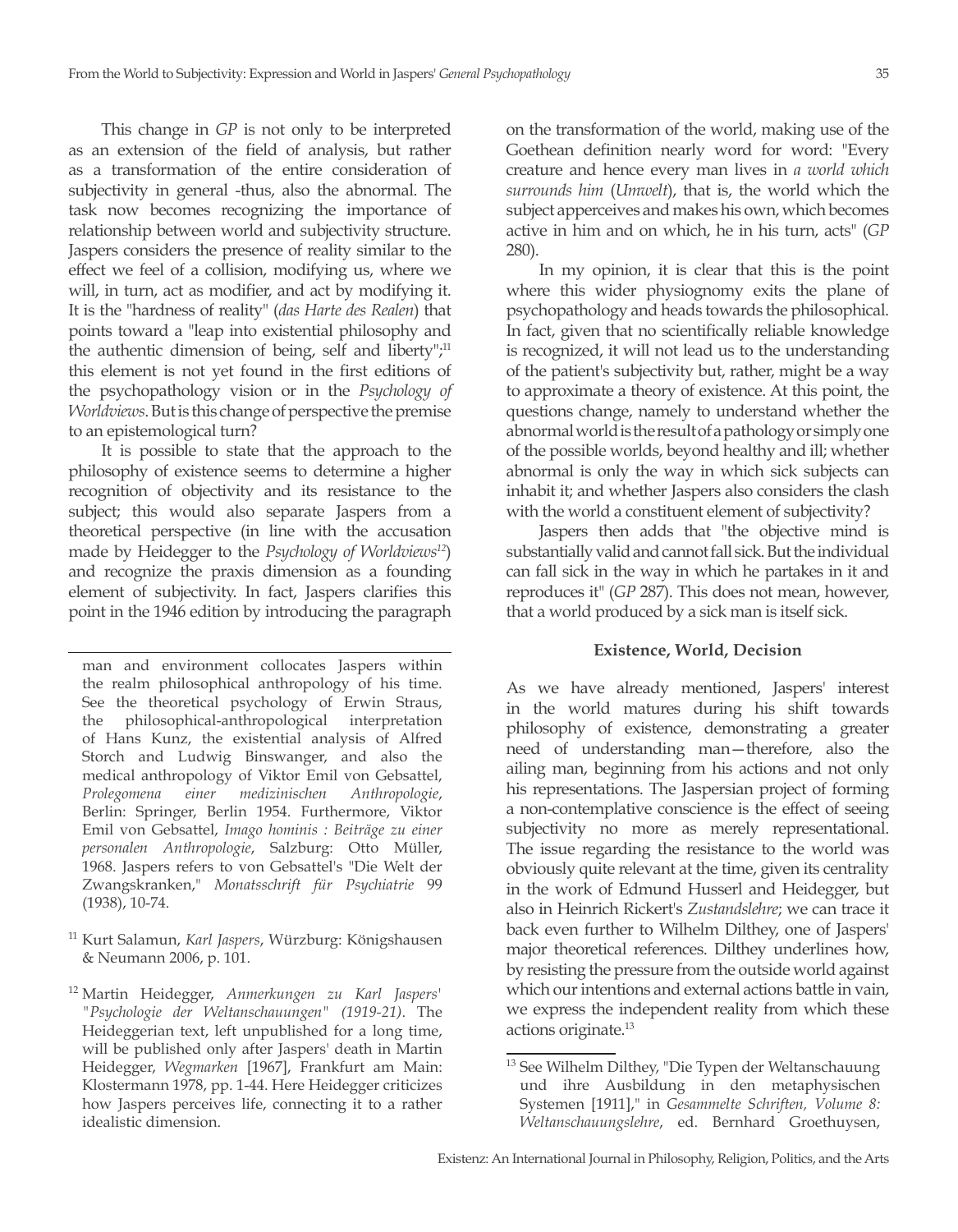Jaspers' interest in this idea of resistance against reality is decisive in defining subjectivity, as for the identification of its practical dimension; these then warrant the introduction of this chapter in later drafts of *GP*, where subjectivity finds its expression not only in the act of thinking and representing, but also in acting; this result is obtained under the influence of his philosophical cogitation.

In fact, pathological subjectivity seems unable to carry out a mediation with the resistance to the world; it therefore transforms the latter into a mere object of consciousness whose characteristics are non-subjugated by time and events, appearing only as a content of consciousness. The pathological version thus expresses disarray in the relationship with the world-that-resists, which can be translated on a philosophical level in a type of ethical infirmity: the inability to act in an ethical sphere. The curtailment of objectivity to subjectivity, as Jaspers properly elucidates in his *Philosophy*,<sup>14</sup> leads to the loss of the world and, with it, norms and their compelling value. For this reason, an authentic clarification of existence requires a appropriation of the sense of objectivity in all its truth. This very passage, of a practical nature, is disregarded for some mental illnesses.

Let us take, for example, the world of obsessional patients persecuted by the unknown, nonsensical representations to which they feel they must comply. Jaspers defines the relationship that these patients install with events. The obsessional patient generates thoughts which are "built into a system of meanings and his actions in to a system of ceremonial rituals" (*GP* 284), but each action leaves behind doubts that compel him to start all over again. Jaspers asserts, quoting von Gebsattel:

The world has narrowed to an artificial uniformity, a rigid, strictly regulated unchangeability. The patient is always in action but nothing is achieved. "There is restless exertion without a break; he is always trying to cope with an enemy who is always behind him."… This world ceases to be a world as things undergo increasing derealisation…there is a loss of solidity, richness and form, and hence of reality; the world is no more. [*GP* 285]

This is why Jaspers, in the case of an obsessional patient, can reach the conclusion that they see "the whole world vanishing from him, with all his senses alive and intact to tell him so" (*GP* 286). What is obviously lost here s the ability of the subject to act and interact with the world.

When describing the world of the patients with flight-of-ideas—recalling Binswanger's analyses— Jaspers defines it as "ineffective business, a general flitting" (*GP* 286). It is as if the world, the *vita activa*, slipped through his fingers, leaving no foothold, with no impact. The problem is that these worlds do not communicate; the subject is walled in from his own world, shutting out the intersubjective dimension. Objectivity, being imperfect and incomplete, is denied on behalf of subjectivity that, on the other hand, is tied to absolute parameters and unobtainable objectives. Abnormal, Jaspers writes in *GP* of 1946, and thus a world that "divides people instead of bringing them together" (*GP* 282), a world in which the possibility of a shared objectification is subtracted; it is a world that withdraws and diminishes instead of expanding, a clueless world which shatters the strong foundations on which the soul should evolve. The asymmetry of the interpersonal relationship found in mental illness reaches its maximum limit, in this case the complex stratification of each identification process seems to flatten into an apathetic inner plane. Each reminiscence, each symptomatic analysis remains problematic and artificial. For the psychotherapist Carlo Pastore, this world produces an "*Erlebnis* of inaccessibility,15 a distance in which the common ground of action is nullified.

If we negate the neutrality of our vision of the world, as Jaspers writes in *Philosophie*, existence will constantly take a stance, a trend, a means of deducting, every time, the sense from the situation  $(P \n17-9)$ .<sup>16</sup> It is

Göttingen: Vandenhoeck & Ruprecht, 1991, pp. 75- 120.

<sup>14</sup> See Karl Jaspers, *Philosophie, Vol. II*, Berlin: Springer 1932, p. 403. [Henceforth cited as *P*]

<sup>15</sup> Carlo Pastore, "Il mondo del delirio. Note introduttive all'ipotesi della ricodificazione sensoriale dei processi noetici," *Comprendre* 19 (2001), 238-259.

<sup>&</sup>lt;sup>16</sup> For this aspect see Csaba Olay, "Jaspers und Gadamer über Kommunikation und Dialog," *Jahrbuch der Österreichischen Karl-Jaspers-Gesellschaft* 24 (2011), 57-77, which underlines on page 62 how "existence has, for Jaspers the same meaning as self-being; this must not be perceived in a passive way, but rather as a form which has not been achieved by each human life. Therefore, existence indicates the task and choice of a decision, of being in a position of not losing oneself in a mere ontic modality of the masses." [Translation by the author.]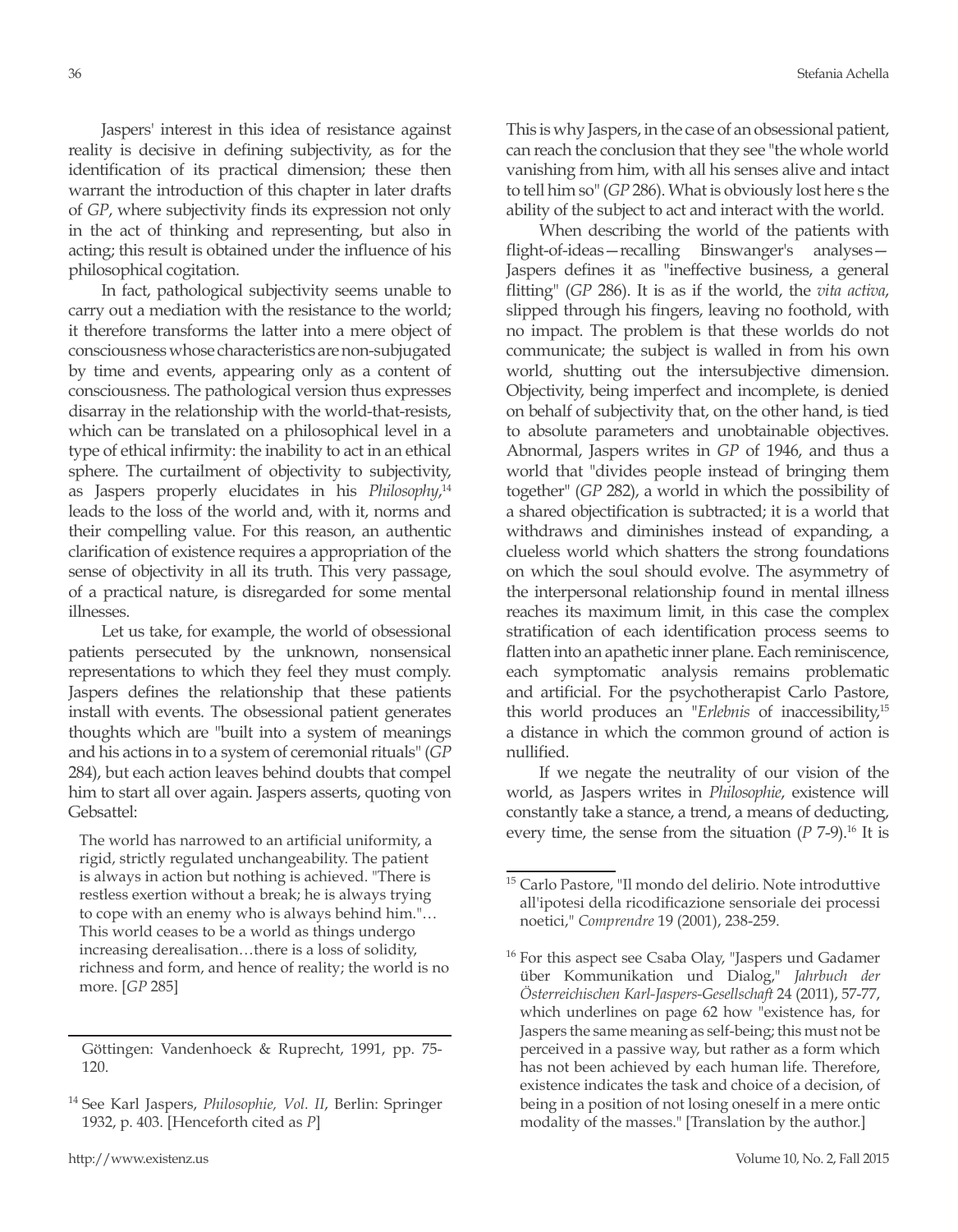the very impossibility of sharing and communicating this strand (representing, in its own way the action of the subject) that blocks out any possibility of creating a relationship. The theme of resistance and world reality marks the stepping-stone from a theoretical plane of knowledge as representation to a concrete plane of knowledge as decision. That which is negated from causal knowledge can became effective (*wirklich*), thanks to the theme of resistance.17 There is, therefore, another space for comprehension, another stretch for comprehension within the dimension of ethos: subjectivity manifests itself through human action.

# **Psychopathology, World, Philosophy**

Individual reality is wedged within the general reality relationship, which presents itself in a discordant and articulate manner and has developed according to the traditions of a culture and its teachings at a specific time. Certainly, the patient does not speak of the world he experiences directly, but through his actions and behavior it is possible to understand how he thinks about the possibility to act in it. Jaspers states that it is possible to glimpse a partial field of the patient's worldviews; a difficult task, given that the observer must step out of his or her own world. We cannot explain it though scientific knowledge but, rather, we can try to comprehend it. The concreteness of these worlds can be studied from a historical-spiritual or psychologicalpsychopathological point of view. The only downfall is that this approach must stop at a certain point. The limitations of this approach are underlined by Jaspers' critique. We can perceive this from the criticism made to the anthropo-existential line of thought in the psychology of his time which Jaspers defines as a genetic-constructive psychopathology of Binswanger, von Gebsattel, and Kunz. To go beyond the analysis of functions, acts and neuro-physiological constructions as von Gebsattel suggests is, in fact, surpassing all the possibilities of knowledge. But the result of this anthropo-existential psychology is a psychological physiognomy or, rather, a metaphysical physiognomy. Redirecting the knowledge of the totality of the human being to the vital process of becoming contaminates the philosophical categories with the biological, philosophy with science. If it is therefore true that such constructive

considerations can help the patient to better understand himself, leading to philosophical knowledge, then they cannot be used as the foundations of psychopathology.

We would also end up losing philosophy. In contrast to a later stage of phenomenological psychiatry, Jaspers does not fully embrace the idea of only one world, beyond health and sickness—finding abnormality only in the way the sick reside in it. Jaspers will posit this thesis without issuing a denial, although it is a given fact that, in the following years, he will sense that the impact with the world can be one of the places where a pathology can wedge its way through, making it possible to understand it from up close. If, as Jaspers himself recognizes, delusion "implies *a transformation in our total awareness of reality*" (*GP* 95) revealed when judging reality, then it is clear that a truncating element intervenes on the subject-object relationship; this is the very reason why the pathological world is not described as an error in the knowledge of reality, but as a mistake in evaluation, breaking the practical bond with the world. According to Jaspers, when a delusional experience is incomprehensibly produced in the original subject–reality relationship, one's judgment of reality is subsequently compromised. At the same time, it also has denied the sharing of the world:<sup>18</sup> that which is "irretrievably lost in untruth" (*GP* 411) is, in this sense, the real world.19 Delusion also breaks the pact stating that everyone must conform to reality.

Therefore, for Jaspers the concept of world as an amplified physiognomic space (as mentioned by Goethe) is a place for acquiring knowledge of interiority—for both the healthy and sick. Nonetheless,

<sup>17</sup> Karl Jaspers, *Vernunft und Widervernunft in unserer Zeit*, München: Piper, 1950.

<sup>&</sup>lt;sup>18</sup> With respect to the possibility of constructing a shared world of schizophrenics, Jaspers quotes von Bayer's work who analyzes the experience of patients that suffer from persecutory delusions (*GP* 282). See Walter Ritter von Bayer, "Über konformen Wahn," *Zeitschrift für Neurologie* 140 (1932), 398. However, this remains a problematic aspect for Jaspers; since the egocentric tendency of schizophrenic delusions makes the schizophrenic world more accessible to a healthy person rather than to another schizophrenic patient.

<sup>&</sup>lt;sup>19</sup> The Jaspersian interpretation, by recognizing the incomprehensibility of psychic disease, is open to an organic view. Here Jaspers relates to Carl Wernicke, who describes some problems of the sick person as autochthonous ideas, "target-images" born from the earth, having nothing to do with external causes (*GP* 184).